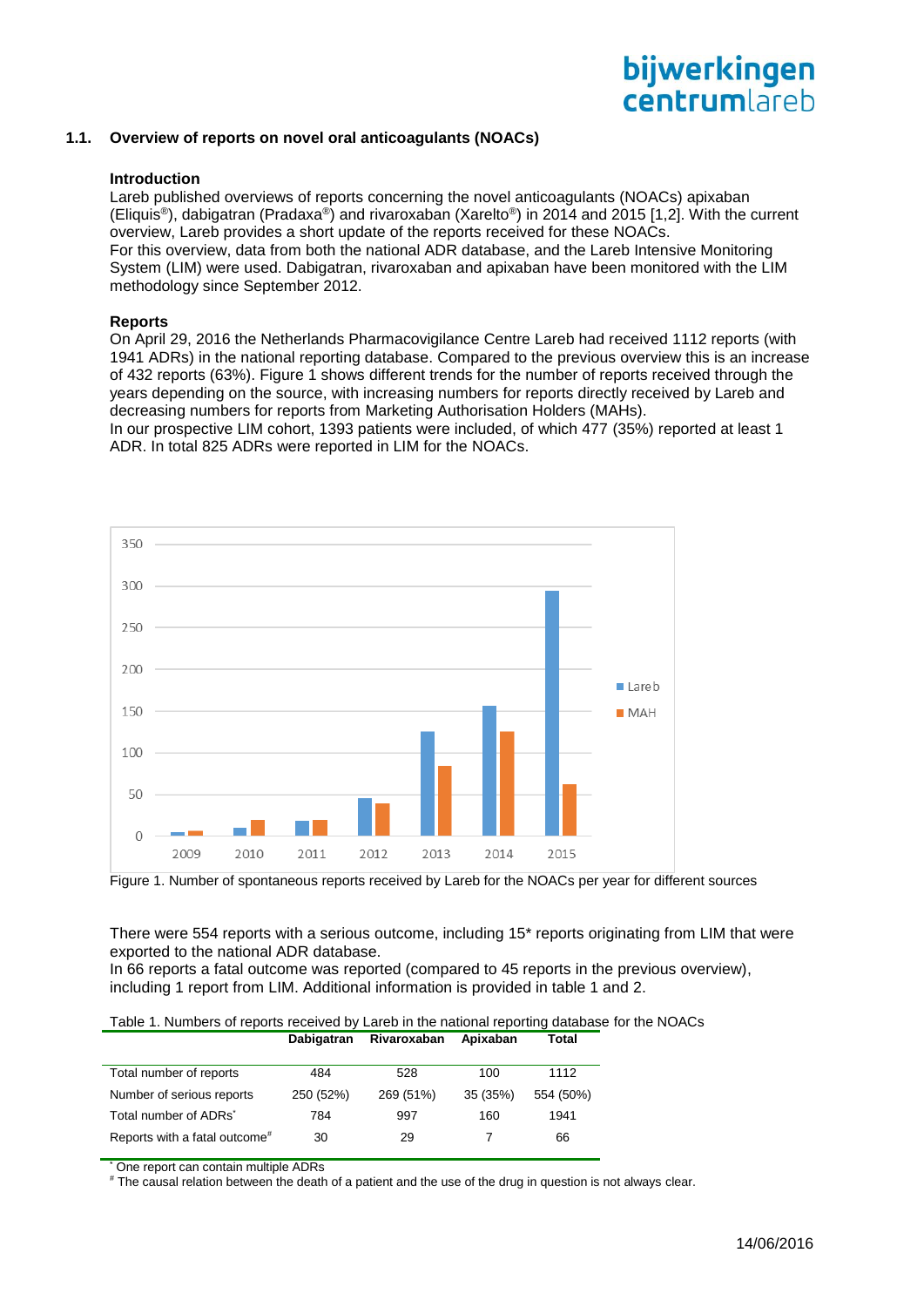Table 2. Number of patients using novel oral anticoagulants who reported at least one ADR in Lareb Intensive Monitoring (LIM)

| Active<br>substance |       | <b>Number of reports</b> |                 | <b>Reports with</b><br>fatal outcome |
|---------------------|-------|--------------------------|-----------------|--------------------------------------|
|                     | Total | Serious (%)              | Non-serious (%) |                                      |
| Dabigatran          | 188   | $2*(1%)$                 | 186 (99%)       | 0                                    |
| Rivaroxaban         | 209   | $2*(1%)$                 | 207 (99%)       | 0                                    |
| Apixaban            | 80    | $3*(4%)$                 | 77 (96%)        | $1^{\#}$                             |

\* Eight additional reports were reported as serious by the patient, but deemed non-serious according to the CIOMS criteria by the Lareb assessor.

\* # Serious ADRs (including reports with a fatal outcome) reported in LIM are also exported to the Lareb reporting database, which means that they are counted in both datasets

Due to the substantial number of reports with a fatal outcome, the individual cases will not be described. Instead, the most frequently reported ADRs in these reports are presented in table 3. These data show that haemorrhages are the most frequently reported ADRs followed by pulmonary embolism. Additionally, nine reports, mainly form MAHs, mention the MedDRA term 'Death' as an ADR since no other ADR was present in the report. It should be noted that the numbers reported in table 3 do not necessarily represent distinct reports, since one report can contain multiple ADRs.

Table 3. Most frequently reported ADRs\* (with a minimum of two) in reports with a fatal outcome

| Dabigatran               |    | Rivaroxaban                |   | Apixaban                 |  |
|--------------------------|----|----------------------------|---|--------------------------|--|
| Death <sup>#</sup>       |    | Pulmonary embolism         | 6 | Haemorrhage intracranial |  |
| Haemorrhage intracranial | -3 | Cerebral haemorrhage       |   | $\sim$                   |  |
| Haemorrhage              |    | Haemorrhage intracranial 3 |   | $\sim 100$               |  |

\* Several ADRs can originate from a single report

# The majority of cases (8 of 9) with 'death' coded as an ADR represent reports from MAHs

Since reports of haemorrhages and thrombo-embolic events associated with the use of NOACs are of particular interest, reports containing these types of ADRs were analysed in further detail. The selection of relevant preferred terms (PTs) was based on the following Standardised MedDRA Queries (SMQs):

- 1) 'Embolic and thrombotic events' (with sub-SMQs arterial, venous and mixed / unspecified')
- 2) 'Gastrointestinal haemorrhage' (level 2 sub-SMQ from SMQ 'Gastrointestinal perforation, ulceration, haemorrhage or obstruction')
- 3) 'Haemorrhagic central nervous system vascular conditions' (level 3 sub-SMQ from SMQ 'Central nervous system vascular disorders'
- 4) 'Haemorrhage terms (excl laboratory terms)' (level 2 sub-SMQ from SMQ 'Haemorrhages'

For all SMQs the narrow scope approach was used, implying that only PTs that are highly likely to represent the condition of interest were selected. The number of reports of haemorrhages and thrombo-embolic events are presented in table 4 and 5.

Table 4. Number and percentages (of total number of reported ADRs) related to thrombo-embolic events

| Drug        |            |             | Thrombo-embolic events |             |
|-------------|------------|-------------|------------------------|-------------|
|             | Arterial   | Venous      | Mixed / unspecified    | Total       |
| Apixaban    | $3(1.9\%)$ | $0(0\%)$    | 2(1.3%)                | $5(3.1\%)$  |
| Dabigatran  | 49 (6.3%)  | $6(0.8\%)$  | 42 (5.4%)              | 97 (12.4%)  |
| Rivaroxaban | 13 (1.3%)  | $32(3.2\%)$ | 16 (1.6%)              | $61(6.1\%)$ |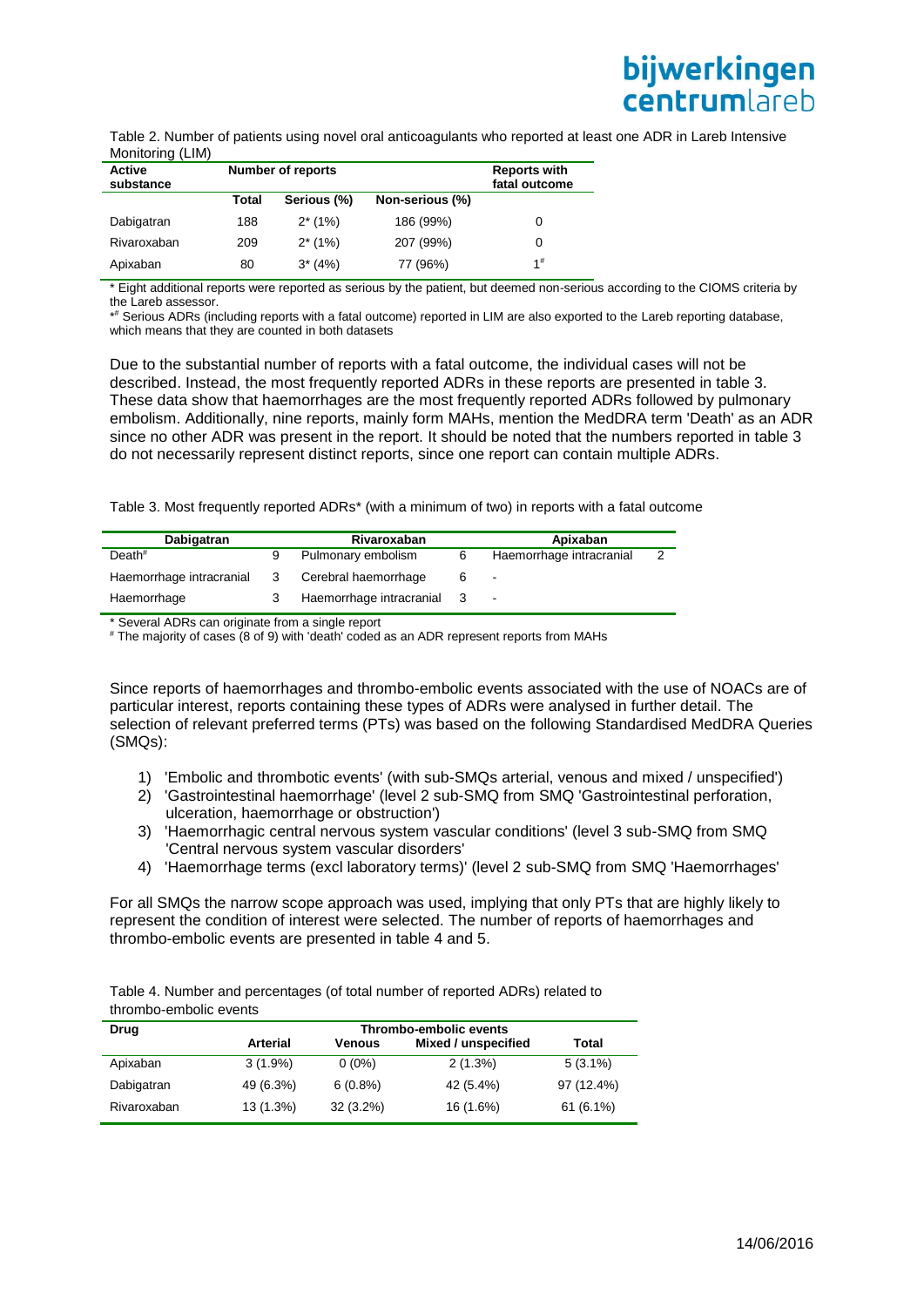# bijwerkingen centrumlareb

Table 5. Number and percentages (of total number of reported ADRs) related to haemorrhages\*

| Drug        |             | Haemorrhages            |             |
|-------------|-------------|-------------------------|-------------|
|             | <b>CNS</b>  | <b>Gastrointestinal</b> | Total       |
| Apixaban    | $8(5.0\%)$  | 4(2.5%)                 | 30 (18.8%)  |
| Dabigatran  | 57 (7.3%)   | 55 (7.0%)               | 189 (24.1%) |
| Rivaroxaban | $33(3.3\%)$ | 68 (6.8%)               | 184 (28.5%) |

\* It should be noted that the sub-SMQ 'Haemorrhagic central nervous system vascular conditions' also contains the PT 'Cerebrovascular accident'

# **Recent associations analysed by Lareb regarding NOAC reports**

Since the previous report in the first quarter of 2015, several drug – ADR associations with NOACs as suspect drugs were analysed by Lareb based on case-by-case signal detection. The analysed associations were *dabigatran and headache (n=23, March 2016), dabigatran / rivaroxaban and myalgia (both n=8, April 2015), dabigatran and peripheral coldness (n=9, April 2015), dabigatran and renal insufficiency (n=7, April 2015), dabigatran and tinnitus (n=6, May 2016), rivaroxaban and dyspnoea (n=9, May 2015), rivaroxaban and insomnia (n=5, February 2016), rivaroxaban and paraesthesia (n=8, April 2015).* For each of these analyses, there was not enough evidence to support a signal at the moment. In case of new reports, the association will be re-evaluated.

In addition to the associations above, a database search for dabigatran / rivaroxaban associated pulmonary alveolar haemorrhage was performed based on the PRAC minutes (January 2016). No reports were found for this association in the Lareb database.

## **Other sources of information**

### *Literature*

As mentioned in our previous overview, a large amount of studies looking at the bleeding risk profiles of the novel oral anticoagulants (mainly in comparison with warfarin) has been published in recent years. And although several meta-analyses have been performed, the results on bleeding risks do not seem conclusive so far. In a recent meta-analysis evaluating the risk of major bleeding with the use of NOACs, fifty randomized controlled trials (RCTs) comparing NOACs (rivaroxaban, dabigatran, apixaban, edoxaban and darexaban) with comparators (vitamin K antagonists) were selected, including 155,537 patients. Pooled analysis of all NOACs for all indications together demonstrated no significant difference between NOACs and comparators for risk of major bleeding (odds ratio [OR] 0.93, 95% CI 0.79-1.09). Pooled analysis also showed that NOACs caused significantly less major bleeding compared to vitamin K antagonists (VKA) (0.77, 0.64-0.91). Risk of major bleeding with new oral anticoagulants varied with their indication for use. NOACs may increase the risk of major bleeding after hip surgery, acute coronary syndrome and acute medically ill patients; but may be associated with less bleeding in treatment of acute VTE/PE [3].

Two additional meta-analyses investigating the risk of bleeding in patients with atrial fibrillation were of interest. A meta-analyses of the three major phase III clinical trials for rivaroxaban, dabigatran and apixaban investigated the risk of different types of bleedings [4]. Pooled analysis showed that the use of NOACs showed no significant difference in the risk of overall major bleedings between the NOACs and warfarin (risk ratio [RR] 0.86, 95% CI 0.70 – 1.05). However, the use of NOACs was associated with a significantly lower risk of intracranial bleedings (RR 0.46, 95% CI 0.33 – 0.65). Additionally, no significant difference was found for the risk of major gastrointestinal bleedings showed (RR 1.20, 95% CI 0.92 – 1.56). A second meta-analysis of clinical trials for rivaroxaban, dabigatran, apixaban and edoxaban focused on major bleedings for the European subpopulation [5]. The results show that the risk of major bleeding for the Western Europe region was significantly lower for the NOACs than for warfarin (RR 0.83, 95% CI 0.71 – 0.97).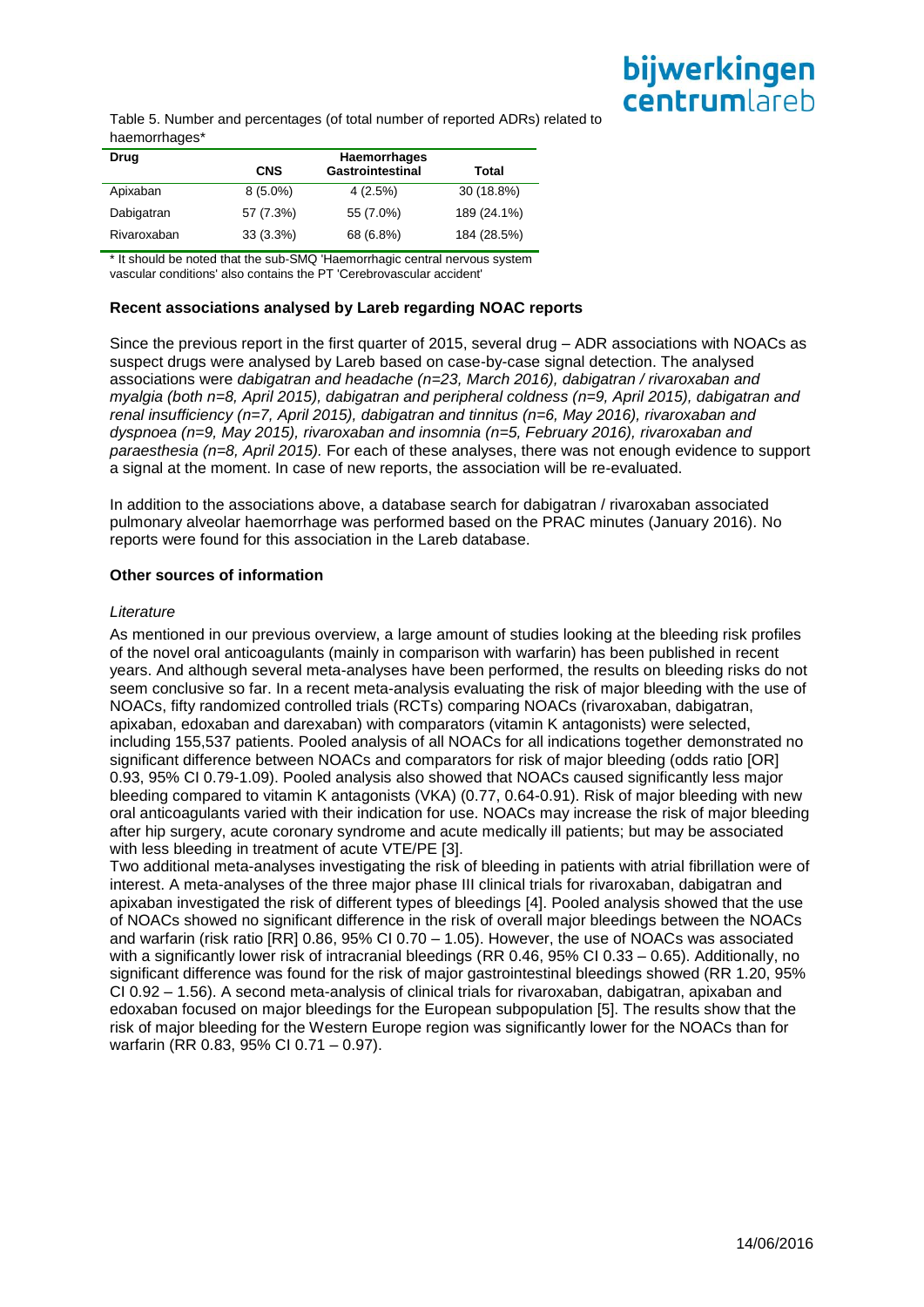# *Prescription data*



The number of patients using novel oral anticoagulants in the Netherlands [6] is shown in table 6.

| Drug        | 2010    | 2011  | 2012  | 2013   | 2014   |
|-------------|---------|-------|-------|--------|--------|
| Dabigatran  | 1.048   | 2.066 | 4.678 | 13.065 | 19.092 |
| Rivaroxaban | 6.244   | 7.035 | 9.850 | 12.730 | 20.659 |
| Apixaban    | $\cdot$ |       |       | 730    | 4.811  |

Table 6. Number of patients using novel oral anticoagulants in the Netherlands between 2010 and 2014 [6].

According to the Stichting Farmaceutische Kengetallen (SFK) the number of dispensed daily defined doses (DDD) of the NOACs by community pharmacies has doubled in 2015 compared to 2014 [7]. Figure 2 shows the number of dispensed DDDs for these drugs from 2011 – 2015.



from 2011 - 2015

### **Discussion and conclusion**

Previously, Lareb published overviews of the novel anticoagulants in their Quarterly Reports 2014-1 and 2015-1. The aim of this report was to give an update on the number of reports of ADRs associated with the use of the novel oral anticoagulants.

Since the previous overview, the total number of spontaneous reports for NOACs received by Lareb has increased with more than 60%. This increase was mainly due to an increase in cases reported directly to Lareb, which accounts for approximately 80% of the total number of NOAC reports in both 2015 and 2016.

The increased total number of reports resulted in the analysis of several drug – ADR associations, which did not reveal a new safety concern. Several of these associations will be closely monitored and will be re-analysed in the case of additional reports.

Due to the nature of spontaneous reporting, no direct comparisons between drugs can be made in terms of reporting frequencies for any ADR. Therefore, the occurrence of thrombo-embolic events and / or bleedings cannot be compared between the three NOACs. Nevertheless, it is striking that for dabigatran 12.4% of all ADRs reported represents a thrombo-embolic event. Although no specific explanation for this observation could be found, it should be noted that the majority of reports of thrombo-embolic events are MAH reports, and based on their internal pharmacovigilance activities, selective reporting of thromboembolic events may explain this observation.

In conclusion, the ongoing pharmacovigilance activities for the NOACs did not reveal any new safety concerns.